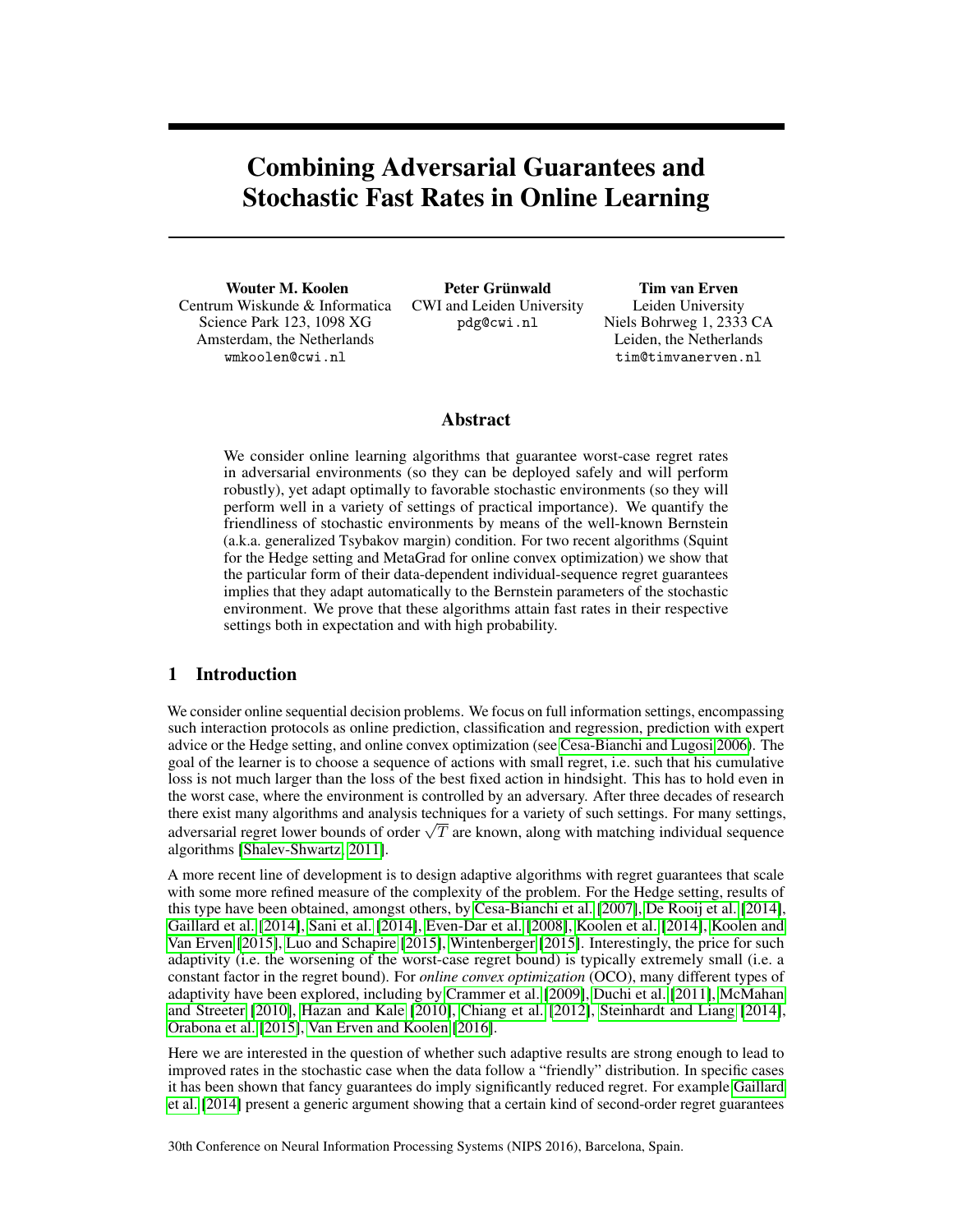implies constant expected regret (the fastest possible rate) for i.i.d. losses drawn from a distribution with a gap (between expected loss of the best and all other actions). In this paper we significantly extend this result. We show that a variety of individual-sequence second-order regret guarantees imply fast regret rates for distributions under much milder stochastic assumptions. In particular, we will look at the Bernstein condition (see [Bartlett and Mendelson 2006\)](#page-7-4), which is the key to fast rates in the batch setting. This condition provides a parametrised interpolation (expressed in terms of the Bernstein exponent  $\kappa \in [0,1]$ ) between the friendly gap case ( $\kappa = 1$ ) and the stochastic worst case  $(\kappa = 0)$ . We show that appropriate second-order guarantees automatically lead to adaptation to these parameters, for both the Hedge setting and for OCO. In the Hedge setting, we build on the guarantees available for the Squint algorithm [\[Koolen and Van Erven, 2015\]](#page-8-6) and for OCO we rely on guarantees achieved by MetaGrad [\[Van Erven and Koolen, 2016\]](#page-8-14). In both cases we obtain regret rates of order  $T^{\frac{1-\kappa}{2-\kappa}}$  (Theorem [2\)](#page-3-0). These rates include the slow worst-case  $\sqrt{T}$  regime for  $\kappa = 0$  and the fastest (doubly) logarithmic regime for  $\kappa = 1$ . We show all this, not just in expectation (which is relatively easy), but also with high probability (which is much harder). Our proofs make use of a a convenient novel notation (ESI, for *exponential stochastic inequality*) which allows us to prove such results simultaneously, and which is of independent interest (Definition [5\)](#page-6-0). Our proofs use that, for bounded losses, the Bernstein condition is equivalent to the ESI-Bernstein condition, which we introduce.

The next section introduces the two settings we consider and the individual sequence guarantees we will use in each. It also reviews the stochastic criteria for fast rates and presents our main result. In Section [3](#page-4-0) we consider a variety of examples illustrating the breadth of cases that we cover. In Section [4](#page-6-1) we introduce ESI and give a high-level overview of our proof.

## 2 Setup and Main Result

#### 2.1 Hedge Setting

We start with arguably the simplest setting of online prediction, the Hedge setting popularized by [Freund and Schapire](#page-8-15) [\[1997\]](#page-8-15). To be able to illustrate the full reach of our stochastic assumption we will use a minor extension to countably infinitely many actions  $k \in \mathbb{N} = \{1, 2, \ldots\}$ , customarily called experts. The protocol is as follows. Each round  $t$  the learner plays a probability mass function  $w_t = (w_t^1, w_t^2, \ldots)$  on experts. Then the environment reveals the losses  $\ell_t = (\ell_t^1, \ell_t^2, \ldots)$  of the experts, where each  $\ell_t^k \in [0, 1]$ . The learner incurs loss  $\langle w_t, \ell_t \rangle = \sum_k w_t^k \ell_t^k$ . The regret after T rounds compared to expert  $k$  is given by

$$
R_T^k \; \coloneqq \; \sum_{t=1}^T \left( \langle w_t, \ell_t \rangle - \ell_t^k \right).
$$

The goal of the learner is to keep the regret small compared to any expert  $k$ . We will make use of *Squint* by [Koolen and Van Erven](#page-8-6) [\[2015\]](#page-8-6), a self-tuning algorithm for playing  $w_t$ . [Koolen and](#page-8-6) [Van Erven](#page-8-6) [\[2015,](#page-8-6) Theorem 4] show that Squint with prior probability mass function  $\pi = (\pi^1, \pi^2, \dots)$ guarantees

<span id="page-1-0"></span>
$$
R_T^k \le \sqrt{V_T^k K_T^k} + K_T^k \quad \text{where} \quad K_T^k = O(-\ln \pi^k + \ln \ln T) \qquad \text{for any expert } k. \tag{1}
$$

Here  $V_T^k = \sum_{t=1}^T (\langle w_t, \ell_t \rangle - \ell_t^k)^2$  is a second-order term that depends on the algorithm's own predictions  $w_t$ . It is well-known that with K experts the worst-case lower bound is  $\Theta$ ( √  $T \ln K$ ) [\[Cesa-Bianchi and Lugosi, 2006,](#page-7-0) Theorem 3.7]. Taking a fat-tailed prior  $\pi$ , for example  $\pi^k = \frac{1}{k(k+1)}$ , and using  $V_T^k \leq T$ , the above bound implies  $R_T^k \leq O$ √  $T(\ln k + \ln \ln T)$ , matching the lower bound in some sense for all  $k$  simultaneously.

The question we study in this paper is what becomes of the regret when the sequence of losses  $\ell_1, \ell_2, \ldots$  is drawn from some distribution P, not necessarily i.i.d. But before we expand on such stochastic cases, let us first introduce another setting.

## 2.2 Online Convex Optimization (OCO)

We now turn to our second setting called *online convex optimization* [\[Shalev-Shwartz, 2011\]](#page-8-0). Here the set of actions is a compact convex set  $\mathcal{U} \subseteq \mathbb{R}^d$ . Each round t the learner plays a point  $w_t \in \mathcal{U}$ .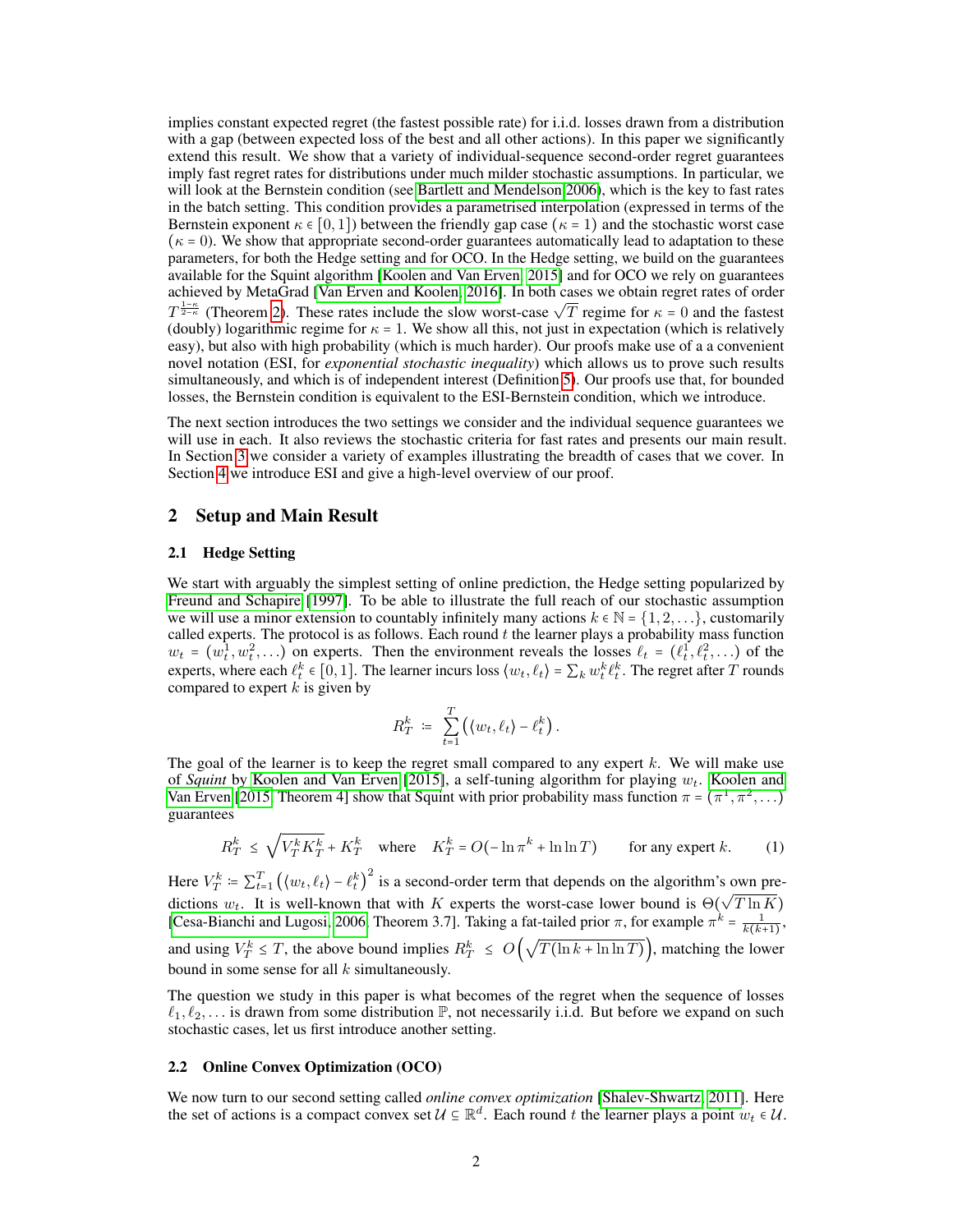Then the environment reveals a convex loss function  $\ell_t : U \to \mathbb{R}$ . The loss of the learner is  $\ell_t(w_t)$ . The regret after T rounds compared to  $u \in U$  is given by

$$
R_T^u = \sum_{t=1}^T (\ell_t(w_t) - \ell_t(u)).
$$

The goal is small regret compared to any point  $u \in U$ . A common tool in the analysis of algorithms is the linear upper bound on the regret obtained from convexity of  $\ell_t$  (at non-differentiable points we may take any sub-gradient)

<span id="page-2-0"></span>
$$
R_T^u \leq \tilde{R}_T^u \coloneqq \sum_{t=1}^T \langle w_t - u, \nabla \ell_t(w_t) \rangle.
$$

We will make use of (the full matrix version of) *MetaGrad* by [Van Erven and Koolen](#page-8-14) [\[2016\]](#page-8-14). In their We will like use of the full matrix version of *metaorial* by vali E<br>Theorem 8, they show that, simultaneously,  $\tilde{R}^u_T \le O\left(DG\sqrt{T}\right)$  and

$$
\tilde{R}^u_T \le \sqrt{V_T^u K_T} + D G K_T \quad \text{where} \quad K_T = O(d \ln T) \qquad \text{for any } u \in \mathcal{U}, \tag{2}
$$

where D bounds the two-norm diameter of U, G bounds  $\|\nabla \ell_t(w_t)\|_2$  the two-norm of the gradients and  $V_T^u \coloneqq \sum_{t=1}^T \langle w_t - u, \nabla \ell_t(w_t) \rangle^2$ . The first bound matches the worst-case lower bound. The second bound [\(2\)](#page-2-0) may be a factor  $\sqrt{K_T}$  worse, as  $V_T^u \leq G^2 D^2 T$  by Cauchy-Schwarz. Yet in this paper we will show fast rates in certain stochastic settings arising from [\(2\)](#page-2-0). To simplify notation we will assume from now on that  $DG = 1$  (this can always be achieved by scaling the loss).

To talk about stochastic settings we will assume that the sequence  $\ell_t$  of loss functions (and hence the gradients  $\nabla \ell_t(w_t)$ ) are drawn from a distribution P, not necessarily i.i.d. This includes the common case of linear regression and classification where  $\ell_t(u) = \text{loss}(\langle u, x_t \rangle, y_t)$  with  $(x_t, y_t)$  sampled i.i.d. and loss a fixed one-dimensional convex loss function (e.g. square loss, absolute loss, log loss, hinge  $loss, \ldots$ ).

#### 2.3 Parametrised Family of Stochastic Assumptions

We now recall the Bernstein [\[Bartlett and Mendelson, 2006\]](#page-7-4) stochastic condition. The idea behind this assumption is to control the variance of the excess loss of the actions in the neighborhood of the best action.

We do not require that the losses are i.i.d., nor that the Bayes act is in the model. For the Hedge setting it suffices if there is a fixed expert k<sup>\*</sup> that is always best, i.e.  $\mathbb{E}[\ell_t^{k^*}|G_{t-1}] = \inf_k \mathbb{E}[\ell_t^{k}|G_{t-1}]$ almost surely for all t. (Here we denote by  $\mathcal{G}_{t-1}$  the sigma algebra generated by  $\ell_1, \ldots, \ell_{t-1}$ , and the *almost surely* quantification refers to the distribution of  $\ell_1, \ldots, \ell_{t-1}$ .) Similarly, for OCO we assume there is a fixed point  $u^* \in \mathcal{U}$  attaining  $\min_{u \in \mathcal{U}} \mathbb{E}\left[\ell_t(u)|\mathcal{G}_{t-1}\right]$  at every round t. In either case there may be multiple candidate  $k^*$  or  $u^*$ . In the succeeding we assume that one is selected. Note that for i.i.d. losses the existence of a minimiser is not such a strong assumption (if the loss functions  $\ell_t$  are continuous, it is even automatic in the OCO case due to compactness of U), while it is very strong beyond i.i.d. Yet it is not impossible (and actually interesting) as we will show by example in Section [3.](#page-4-0)

Based on the loss minimiser, we define the *excess losses*, a family of random variables indexed by time  $t \in \mathbb{N}$  and expert/point  $k \in \mathbb{N}/u \in \mathcal{U}$  as follows

<span id="page-2-1"></span>
$$
x_t^k := \ell_t^k - \ell_t^{k^*} \quad \text{(Hedge)} \qquad \text{and} \qquad x_t^u := \langle u - u^*, \nabla \ell_t(u) \rangle \quad \text{(OCO)}.
$$
 (3)

Note that for the Hedge setting we work with the loss directly. For OCO instead we talk about the linear upper bound on the excess loss, for this is the quantity that needs to be controlled to make use of the MetaGrad bound [\(2\)](#page-2-0). With these variables in place, from this point on the story is the same for Hedge and for OCO. So let us write  $\mathcal F$  for either the set N of experts or the set U of points, and  $f^*$ for  $k^*$  resp.  $u^*$ , and let us consider the family  $\{x_t^f \mid f \in \mathcal{F}, t \in \mathbb{N}\}\)$ . We call  $f \in \mathcal{F}$  *predictors*. With this notation the Bernstein condition is the following.

<span id="page-2-2"></span>**Condition 1.** Fix  $B \ge 0$  and  $\kappa \in [0, 1]$ . The family [\(3\)](#page-2-1) satisfies the  $(B, \kappa)$ -Bernstein condition if

$$
\mathbb{E}\Big[(x_t^f)^2\Big|\mathcal{G}_{t-1}\Big] \leq B\,\mathbb{E}\Big[x_t^f\Big|\mathcal{G}_{t-1}\Big]^\kappa \qquad \text{almost surely for all } f \in \mathcal{F} \text{ and rounds } t \in \mathbb{N}.
$$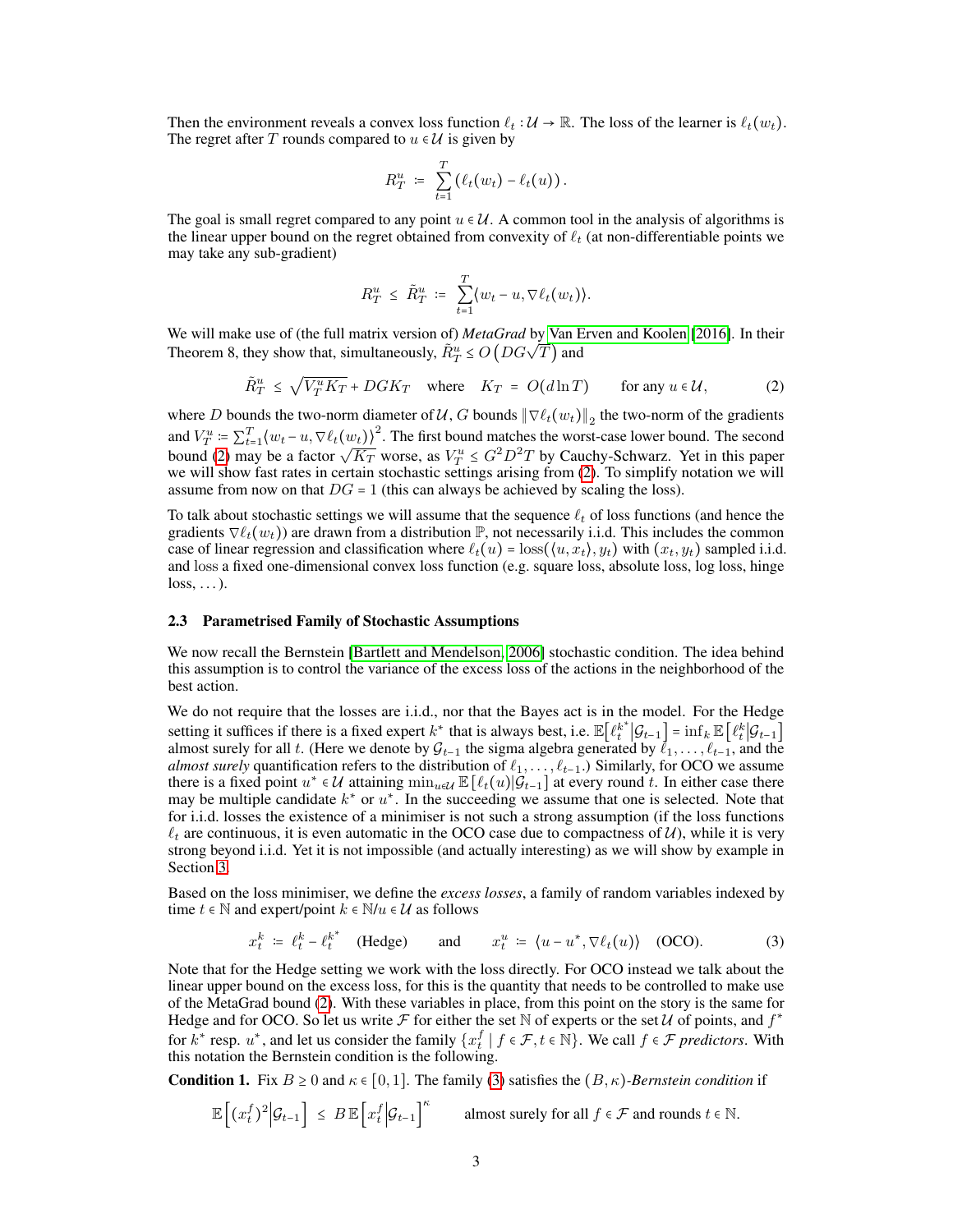The point of this stochastic condition is that it implies that the variance in the excess loss gets smaller the closer a predictor gets to the optimum in terms of expected excess loss.

Some authors refer to the  $\kappa = 1$  case as the *Massart condition*. [Van Erven et al.](#page-8-16) [\[2015\]](#page-8-16) have shown that the Bernstein condition is equivalent to the *central condition*, a fast-rate type of condition that has been frequently used (without an explicit name) in density estimation under misspecification. Two more equivalent conditions appear in our proof sketch Section [4.](#page-6-1) We compare all four formulations in Appendix [B.](#page--1-0)

#### 2.4 Main Result

In the stochastic case we evaluate the performance of algorithms by  $R_T^{f^*}$  $T$ , i.e. the regret compared to the predictor  $f^*$  with minimal expected loss. The expectation  $\mathbb{E}[R_f^{\overline{f}^*}]$  $T$ ] is sometimes called the *pseudo-regret*. The following result shows that second-order methods automatically adapt to the Bernstein condition. (Proof sketch in Section [4.](#page-6-1))

<span id="page-3-0"></span>**Theorem 2.** *In any stochastic setting satisfying the*  $(B, \kappa)$ -Bernstein Condition [1,](#page-2-2) the guarantees [\(1\)](#page-1-0) *for Squint and* [\(2\)](#page-2-0) *for MetaGrad imply fast rates for the respective algorithms both in expectation and with high probability. That is,*

$$
\mathbb{E}\big[R_T^{f^*}\big] = O\bigg(K_T^{\frac{1}{2-\kappa}}T^{\frac{1-\kappa}{2-\kappa}}\bigg),
$$

*and for any*  $\delta > 0$ *, with probability at least*  $1 - \delta$ *,* 

$$
R_T^{f^*} = O\left((K_T - \ln \delta)^{\frac{1}{2-\kappa}} T^{\frac{1-\kappa}{2-\kappa}}\right),\,
$$

where for Squint  $K_T \coloneqq K_T^{f^*}$  $T$  from [\(1\)](#page-1-0) and for MetaGrad  $K_T$  is as in [\(2\)](#page-2-0).

We see that Squint and MetaGrad adapt automatically to the Bernstein parameters of the distribution, without any tuning. Theorem [2](#page-3-0) only uses the form of the second-order bounds and does not depend on the details of the algorithms, so it also applies to any other method with a second-order regret bound. In particular it holds for Adapt-ML-Prod by [Gaillard et al.](#page-8-2) [\[2014\]](#page-8-2), which guarantees [\(1\)](#page-1-0) with  $K_T = O(\ln |\mathcal{F}| + \ln \ln T)$  for finite sets of experts. Here we focus on Squint as it also applies to infinite sets. Appendix [D](#page--1-1) provides an extension of Theorem [2](#page-3-0) that allows using Squint with uncountable  $\mathcal{F}$ .

Crucially, the bound provided by Theorem [2](#page-3-0) is natural, and, in general, the best one can expect. This can be seen from considering the *statistical learning setting*, which is a special case of our setup. Here  $(x_t, y_t)$  are i.i.d. ~  $\mathbb P$  and  $\mathcal F$  is a set of functions from X to a set of predictions A, with  $\ell_t^f := \ell(y_t, f(x_t))$  for some loss function  $\ell : \mathcal{Y} \times \mathcal{A} \to [0, 1]$  such as squared,  $0/1$ , or absolute loss. In this setting one usually considers excess risk, which is the expected loss difference between the learned  $\hat{f}$  and the optimal  $f^*$ . The minimax expected (over training sample  $(x^t, y^t)$ ) risk relative to  $f^*$  is of order  $T^{-1/2}$  (see e.g. [Massart and Nédélec](#page-8-17) [\[2006\]](#page-8-17), [Audibert](#page-7-5) [\[2009\]](#page-7-5)). To get better risk rates, one has to impose further assumptions on P. A standard assumption made in such cases is a Bernstein condition with exponent  $\kappa > 0$ ; see e.g. [Koltchinskii](#page-8-18) [\[2006\]](#page-7-4), [Bartlett and Mendelson](#page-7-4) [2006], [Audibert](#page-7-6) [\[2004\]](#page-7-6) or [Audibert](#page-7-5) [\[2009\]](#page-7-5); see [Van Erven et al.](#page-8-16) [\[2015\]](#page-8-16) for how it generalizes the Tsybakov margin and other conditions.

If  $F$  is sufficiently 'simple', e.g. a class with logarithmic entropy numbers (see Appendix [D\)](#page--1-1), or, in classification, a VC class, then, if a κ-Bernstein condition holds, ERM (empirical risk minimization) achieves, in expectation, a better excess risk bound of order  $O((\log T) \cdot T^{-\frac{1}{2-\kappa}})$ . The bound interpolates between  $T^{-1/2}$  for  $\kappa = 0$  and  $T^{-1}$  for  $\kappa = 1$  (Massart condition). Results of [Tsybakov](#page-8-19) [\[2004\]](#page-8-19), [Massart and Nédélec](#page-8-17) [\[2006\]](#page-8-17), [Audibert](#page-7-5) [\[2009\]](#page-7-5) suggest that this rate can, in general, not be improved upon, and exactly this rate is achieved by ERM and various other algorithms in various settings by e.g. [Tsybakov](#page-8-19) [\[2004\]](#page-8-19), [Audibert](#page-7-6) [\[2004,](#page-7-6) [2009\]](#page-7-5), [Bartlett et al.](#page-7-7) [\[2006\]](#page-7-7). By summing from  $t = 1$  to  $\overline{T}$  and using ERM at each  $t$  to classify the next data point (so that ERM becomes FTL, follow-the-leader), this suggests that we can achieve a cumulative expected regret  $\mathbb{E}[R_T^{f^*}]$  $T_{T}^{J}$ ] of order  $O((\log T) \cdot T^{\frac{1-\kappa}{2-\kappa}})$ . Theorem [2](#page-3-0) shows that this is, indeed, also the rate that Squint attains in such cases if F is countable and the optimal  $f^*$  has positive prior mass  $\pi^{f^*} > 0$  (more on this condition below)— we thus see that Squint obtains exactly the rates one would expect from a statistical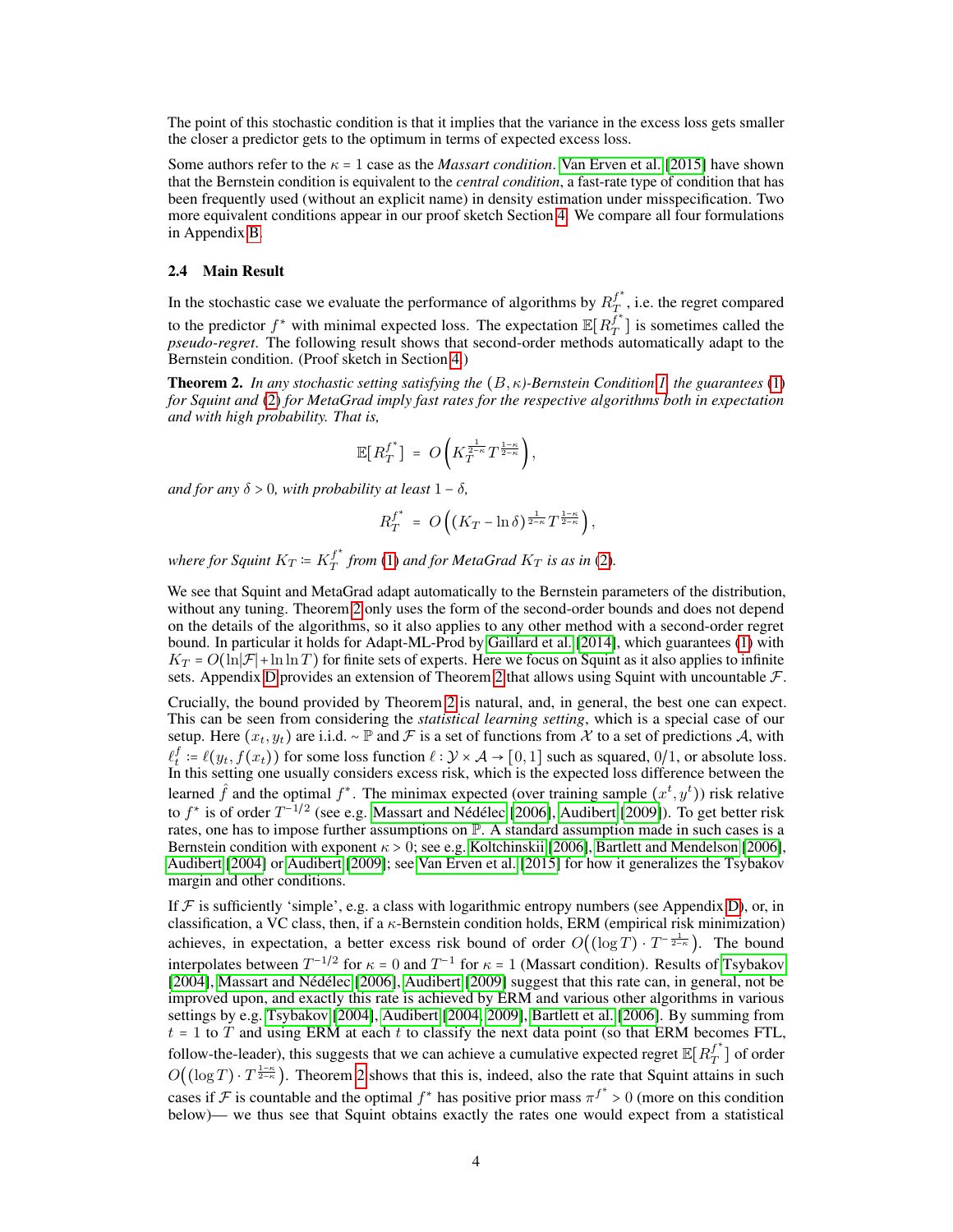learning/classification perspective, and the minimax excess risk results in that setting suggests that these cumulative regret rates cannot be improved in general. It was shown earlier by [Audibert](#page-7-6) [\[2004\]](#page-7-6) that, when equipped with an oracle to tune the learning rate  $\eta$  as a function of t, the rates  $O((\log T) \cdot T^{\frac{1-\kappa}{2-\kappa}})$  can also be achieved by Hedge, but the exact tuning depends on the unknown κ. [Grünwald](#page-8-20) [\[2012\]](#page-8-20) provides a means to tune  $\eta$  automatically in terms of the data, but his method — like ERM and all algorithms in the references above — may achieve *linear* regret in worst-case √ settings, whereas Squint keeps the  $O(\sqrt{T})$  guarantee for such cases.

Theorem [2](#page-3-0) only gives the desired rate for Squint with infinite  $\mathcal F$  if  $\mathcal F$  is countable and  $\pi^{f^*} > 0$ . The combination of these two assumptions is strong or at least unnatural, and OCO cannot be readily used in all such cases either, so in Appendix [D](#page--1-1) we therefore show how to extend Theorem [2](#page-3-0) to the case of uncountably infinite F, which can have  $\pi^{f^*} = 0$ , as long as F admits sufficiently small entropy numbers. Incidentally, this also allows us to show that Squint achieves regret rate  $O\left((\log T) \cdot T^{\frac{1-\kappa}{2-\kappa}}\right)$ when  $\mathcal{F} = \bigcup_{i=1,2,...} \mathcal{F}_i$  is a countably infinite union of  $\mathcal{F}_i$  with appropriate entropy numbers; in such cases there can be, at every sample size, a classifier  $f \in \mathcal{F}$  with 0 empirical error, so that ERM/FTL will always over-fit and cannot be used even if the Bernstein condition holds; Squint allows for aggregation of such models. In the remainder of the main text, we concentrate on applications for which Theorem [2](#page-3-0) can be used directly, without extensions.

## <span id="page-4-0"></span>3 Examples

We give examples motivating and illustrating the Bernstein condition for the Hedge and OCO settings. Our examples in the Hedge setting will illustrate Bernstein with  $\kappa < 1$  and non i.i.d. distributions. Our OCO examples were chosen to be natural and illustrate fast rates without curvature.

#### 3.1 Hedge Setting: Gap implies Bernstein with  $\kappa = 1$

In the Hedge setting, we say that a distribution  $\mathbb P$  (not necessarily i.i.d.) of expert losses  $\{\ell_t^k \mid t, k \in \mathbb N\}$ has  $gap \alpha > 0$  if there is an expert  $k^*$  such that

$$
\mathbb{E}\left[\ell_t^{k^*}\Big|\mathcal{G}_{t-1}\right] + \alpha \le \inf_{k \neq k^*} \mathbb{E}\left[\ell_t^k\Big|\mathcal{G}_{t-1}\right] \qquad \text{almost surely for each round } t \in \mathbb{N}.
$$

It is clear that the condition can only hold for  $k^*$  the minimiser of the expected loss.

**Lemma 3.** *A distribution with gap*  $\alpha$  *is*  $\left(\frac{1}{\alpha}, 1\right)$ *-Bernstein.* 

*Proof.* For all 
$$
k \neq k^*
$$
 and t, we have  $\mathbb{E}[(x_t^k)^2 | \mathcal{G}_{t-1}] \leq 1 = \frac{1}{\alpha} \alpha \leq \frac{1}{\alpha} \mathbb{E}[x_t^k | \mathcal{G}_{t-1}].$ 

By Theorem [2](#page-3-0) we get the  $R_T^{k^*}$  $T_T^* = O(K_T) = O(\ln \ln T)$  rate. [Gaillard et al.](#page-8-2) [\[2014\]](#page-8-2) show constant regret for finitely many experts and i.i.d. losses with a gap. Our alternative proof above shows that neither finiteness nor i.i.d. are essential for fast rates in this case.

#### 3.2 Hedge Setting: Any  $(1, \kappa)$ -Bernstein

The next example illustrates that we can sometimes get the fast rates without a gap. And it also shows that we can get any intermediate rate: we construct an example satisfying the Bernstein condition for any  $\kappa \in [0, 1]$  of our choosing (such examples occur naturally in classification settings such as those considered in the example in Appendix [D\)](#page--1-1).

Fix  $\kappa \in [0,1]$ . Each expert  $k = 1, 2, \ldots$  is parametrised by a real number  $\delta_k \in [0,1/2]$ . The only assumption we make is that  $\delta_k = 0$  for some k, and  $\inf_k {\delta_k \mid \delta_k > 0} = 0$ . For a concrete example let us choose  $\delta_1 = 0$  and  $\delta_k = 1/k$  for  $k = 2, 3, ...$  Expert  $\delta_k$  has loss  $1/2 \pm \delta_k$  with probability  $\frac{1 \pm \delta_k^{2/\kappa - 1}}{2}$ independently between experts and rounds. Expert  $\delta_k$  has mean loss  $\frac{1}{2} + \delta_k^{2/\kappa}$  $\frac{f^{2}}{k}$ , and so  $\delta_1 = 0$  is best, with loss deterministically equal to 1/2. The squared excess loss of  $\delta_k$  is  $\delta_k^2$ . So we have the Bernstein condition with exponent  $\kappa$  (but no  $\kappa' > \kappa$ ) and constant 1, and the associated regret rate by Theorem [2.](#page-3-0)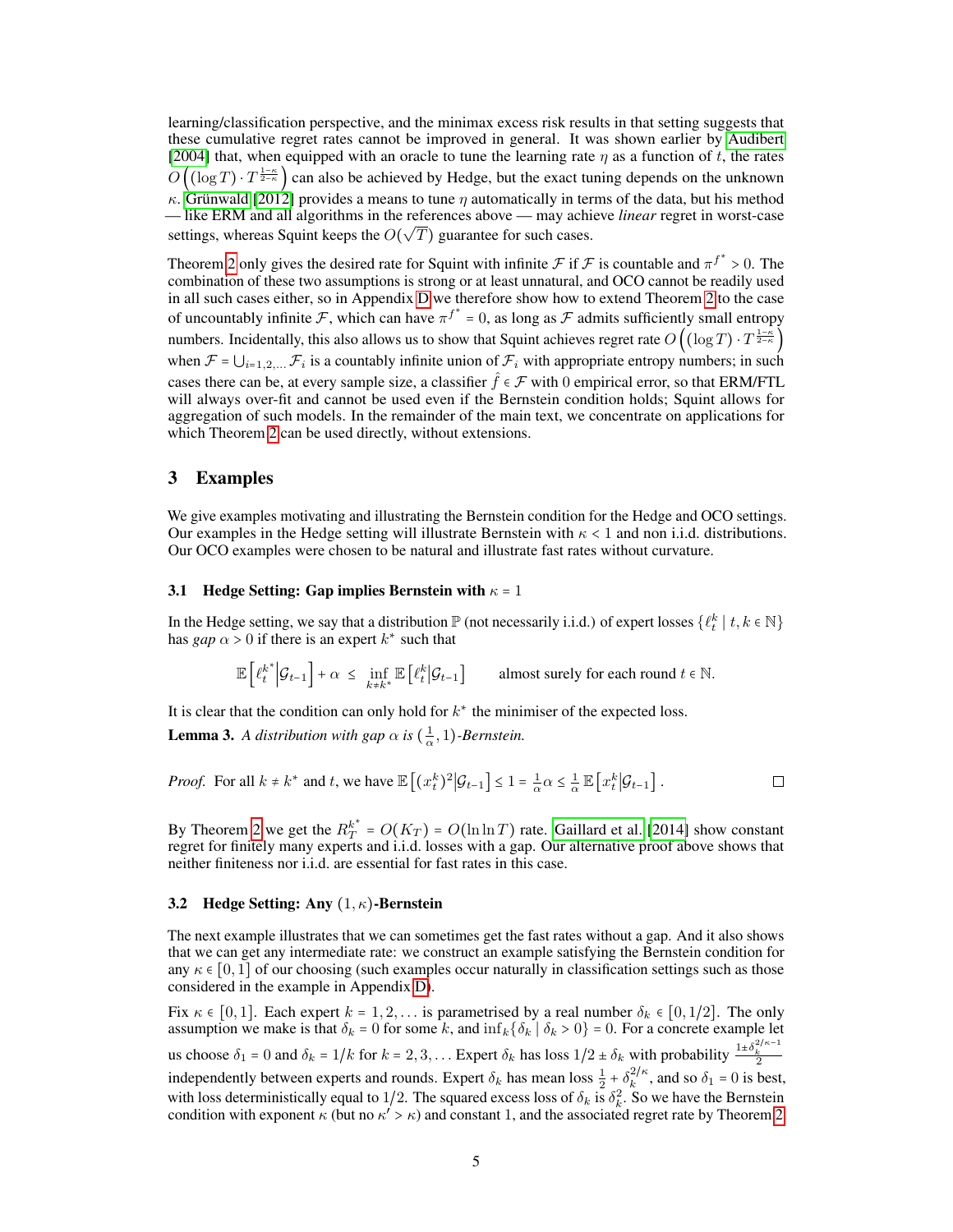Note that for  $\kappa = 0$  (the hard case) all experts have mean loss equal to  $\frac{1}{2}$ . So no matter which  $k^*$ we designate as the best expert our pseudo-regret  $\mathbb{E}[R_T^{k^*}]$  $T_{T}^{k}$ ] is zero. Yet the experts do not agree, as their losses deviate from  $\frac{1}{2}$  independently at random. Hence, by the central limit theorem, with high probability our regret  $R^{\vec{k^*}}_T$ <sup>2</sup>/<sub>2</sub> independently at random. Tence, by the central mint diction, with ingits  $\frac{k^*}{T}$  is of order  $\sqrt{T}$ . On the other side of the spectrum, for  $\kappa = 1$  (the best case), we do not find a gap. We still have experts arbitrary close to the best expert in mean, but their expected excess loss squared equals their expected excess loss.

ERM/FTL (and hence all approaches based on it, such as [\[Bartlett and Mendelson, 2006\]](#page-7-4)) may fail completely on this type of examples. The clearest case is when  $\{k \mid \delta_k > \epsilon\}$  is infinite for some  $\epsilon > 0$ . Then at any t there will be experts that, by chance, incurred their lower loss every round. Picking any of them will result in expected instantaneous regret at least  $\epsilon^{2/\kappa}$ , leading to linear regret overall.

The requirement  $\delta_k = 0$  for some k is essential. If instead  $\delta_k > 0$  for all k then there is no best expert in the class. Theorem [19](#page--1-2) in Appendix [D](#page--1-1) shows how to deal with this case.

#### 3.3 Hedge Setting: Markov Chains

Suppose we model a binary sequence  $z_1, z_2, \ldots, z_T$  with m-th order Markov chains. As experts we consider all possible functions  $f: \{0,1\}^m \to \{0,1\}$  that map a history of length m to a prediction for the next outcome, and the loss of expert f is the 0/1-loss:  $\ell_t^f = |f(z_{t-m}, \ldots, z_{t-1}) - z_t|$ . (We initialize  $z_{1-m} = ... = z_0 = 0$ .) A uniform prior on this finite set of  $2^{2^m}$  experts results in worst-case regret of order  $\sqrt{T2^m}$ . Then, if the data are actually generated by an *m*-th order Markov chain with transition probabilities  $\mathbb{P}(z_t = 1 \mid (z_{t-m}, \ldots, z_{t-1}) = \boldsymbol{a}) = p_{\boldsymbol{a}}$ , we have  $f^*(\boldsymbol{a}) = \mathbf{1} \{p_{\boldsymbol{a}} \ge \frac{1}{2}\}$  and

$$
\mathbb{E}\left[\left(x_t^f\right)^2\middle|(z_{t-m},\ldots,z_{t-1})=\boldsymbol{a}\right]=1,\qquad\mathbb{E}\left[x_t^f\middle|(z_{t-m},\ldots,z_{t-1})=\boldsymbol{a}\right]=2|p_{\boldsymbol{a}}-\frac{1}{2}|
$$

for any f such that  $f(a) \neq f^*(a)$ . So the Bernstein condition holds with  $\kappa = 1$  and  $B = \frac{1}{\kappa}$  $\frac{1}{2 \min_{\mathbf{a}} |p_{\mathbf{a}} - \frac{1}{2}|}.$ 

#### 3.4 OCO: Hinge Loss on the Unit Ball

Let  $(x_1, y_1), (x_2, y_2), \ldots$  be classification data, with  $y_t \in \{-1, +1\}$  and  $x_t \in \mathbb{R}^d$ , and consider the *hinge loss*  $\ell_t(u) = \max\{0, 1 - y_t\langle x_t, u \rangle\}$ . Now suppose, for simplicity, that both  $x_t$  and u come from the d-dimensional unit Euclidean ball, such that  $\langle x_t, u \rangle \in [-1, +1]$  and hence the hinge is never active, i.e.  $\ell_t(u) = 1 - y_t(x_t, u)$ . Then, if the data turn out to be i.i.d. observations from a fixed distribution  $\mathbb{P}$ , the Bernstein condition holds with  $\kappa = 1$  (the proof can be found in Appendix [C\)](#page--1-3):

Lemma 4 (Unregularized Hinge Loss Example). *Consider the hinge loss setting above, where*  $|\langle x_t, u \rangle|$  ≤ 1*. If the data are i.i.d., then the*  $(B, \kappa)$ *-Bernstein condition is satisfied with*  $\kappa$  = 1 *and*  $B = \frac{2\lambda_{max}}{\|\mu\|}$ , where  $\lambda_{max}$  is the maximum eigenvalue of  $\mathbb{E}[xx^{\top}]$  and  $\mu = \mathbb{E}[yx]$ , provided that  $\|\mu\| > 0$ .

*In particular, if*  $x_t$  *is uniformly distributed on the sphere and*  $y_t = \text{sign}(\langle \bar{u}, x_t \rangle)$  *is the noiseless classification of*  $x_t$  *according to the hyper-plane with normal vector*  $\bar{u}$ *, then*  $B \leq \frac{c}{\sqrt{d}}$  *for some absolute constant*  $c > 0$ *.* 

The excluded case  $\|\mu\| = 0$  only happens in the degenerate case that there is nothing to learn, because  $\mu = 0$  implies that the expected hinge loss is 1, its maximal value, for all u.

#### 3.5 OCO: Absolute Loss

Let  $U = [0, 1]$  be the unit interval. Consider the absolute loss  $\ell_t(u) = |u - x_t|$  where  $x_t \in [0, 1]$  are drawn i.i.d. from P. Let  $u^* \in \argmin_u \mathbb{E}|u-x|$  minimize the expected loss. In this case we may simplify  $\langle w - u^*, \nabla \ell(w) \rangle = (w - u^*) \operatorname{sign}(w - x)$ . To satisfy the Bernstein condition, we therefore want B such that, for all  $w \in [0, 1]$ ,

$$
\mathbb{E}\left[\left((w-u^*)\operatorname{sign}(w-x)\right)^2\right] \leq B \mathbb{E}\left[\left(w-u^*\right)\operatorname{sign}(w-x)\right]^{\kappa}
$$

.

That is,

$$
|w-u^*|^{2-\kappa} \leq B2^{\kappa} |\mathbb{P}(x \leq w) - \frac{1}{2}|^{\kappa}.
$$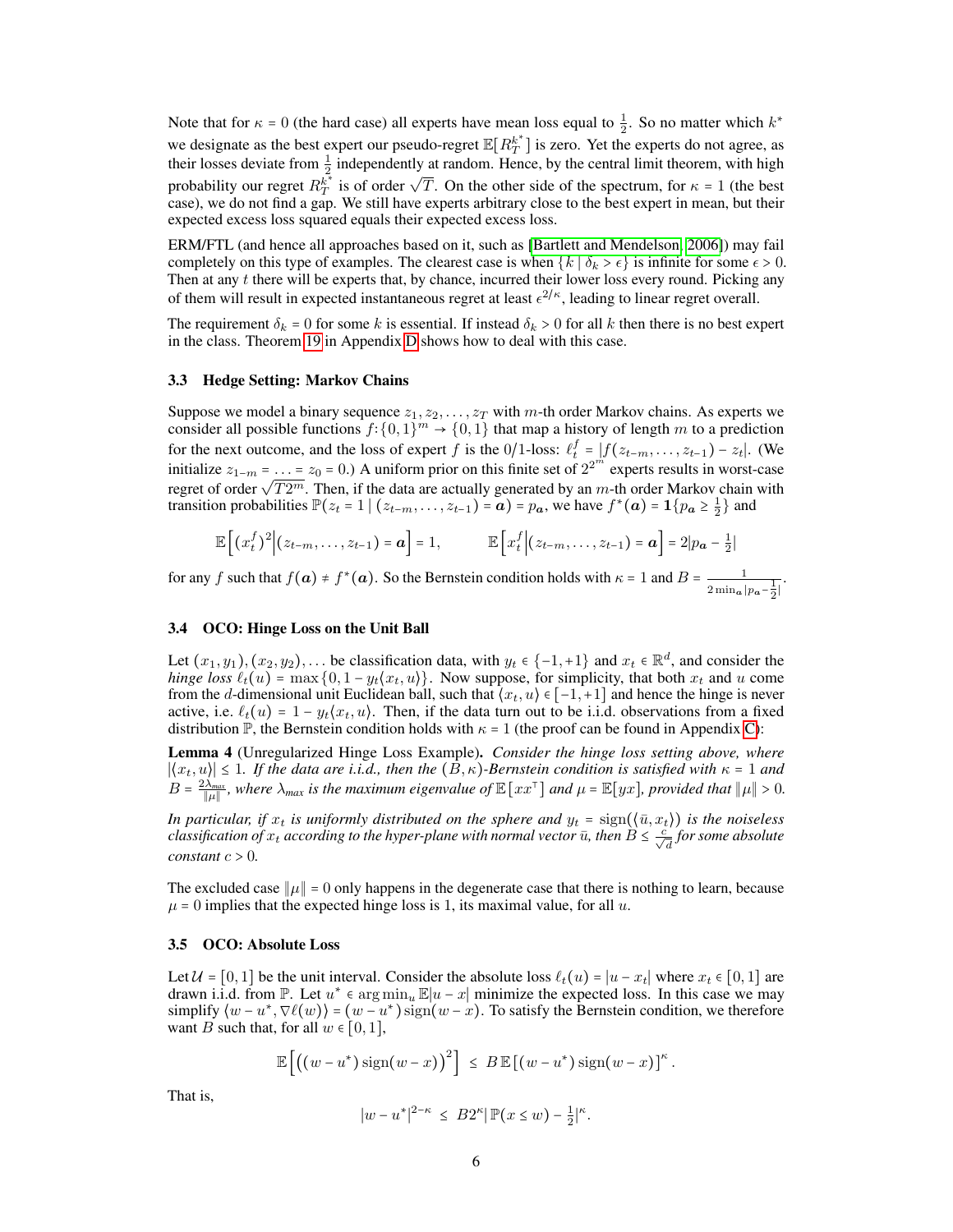For instance, if the distribution of x has a strictly positive density  $p(x) \ge m > 0$ , then  $u^*$  is the median and  $|\mathbb{P}(x \le w) - \frac{1}{2}| = |\mathbb{P}(x \le w) - \mathbb{P}(x \le u^*)| \ge m|w - u^*|$ , so the condition holds with  $\kappa = 1$ and  $B = \frac{1}{2m}$ . Alternatively, for a discrete distribution on two points a and b with probabilities p and 1 – p, the condition holds with  $\kappa = 1$  and  $B = \frac{1}{|2p-1|}$ , provided that  $p \neq \frac{1}{2}$ , as can be seen by bounding  $|w - u^*| \le 1$  and  $|\mathbb{P}(x \le w) - \frac{1}{2}| \ge |p - \frac{1}{2}|.$ 

# <span id="page-6-1"></span>4 Proof Ideas

This section builds up to prove our main result Theorem [2.](#page-3-0) We first introduce the handy ESIabbreviation that allows us to reason simultaneously in expectation and with high probability. We then provide two alternative characterizations of the Bernstein condition that are equivalent for bounded losses. Finally, we show how one of these, ESI-Bernstein, combines with individualsequence second-order regret bounds to give rise to Theorem [2.](#page-3-0)

#### 4.1 Notation: Exponential Stochastic Inequality (ESI, pronounce *easy*)

<span id="page-6-0"></span>**Definition 5.** A random variable X is *exponentially stochastically negative*, denoted  $X \leq 0$ , if  $\mathbb{E}[e^X] \leq 1$ . For any  $\eta \geq 0$ , we write  $X \leq_{\eta} 0$  if  $\eta X \leq 0$ . For any pair of random variables X and Y, the *exponential stochastic inequality (ESI)*  $X \leq_{\eta} Y$  is defined as expressing  $X - Y \leq_{\eta} 0$ ;  $X \leq Y$  is defined as  $X \trianglelefteq_1 Y$ .

<span id="page-6-4"></span><span id="page-6-3"></span>Lemma 6. *Exponential stochastic negativity/inequality has the following useful properties:*

- *1. (Negativity). Let* X ⊴ 0*. As the notation suggests* X *is negative in expectation and with high probability. That is*  $\mathbb{E}[X] \leq 0$  *and*  $\mathbb{P}\{X \geq -\ln \delta\} \leq \delta$  *for all*  $\delta > 0$ *.*
- 2. (Convex combination). Let  ${X<sup>f</sup>}_{f \in \mathcal{F}}$  be a family of random variables and let w be a *probability distribution on*  $\mathcal{F}$ *. If*  $X^{\check{f}} \trianglelefteq 0$  *for all f then*  $\mathbb{E}_{f \sim w}[X^f] \trianglelefteq 0$ *.*
- *3. (Chain rule). Let*  $X_1, X_2, \ldots$  *be adapted to filtration*  $\mathcal{G}_1 \subseteq \mathcal{G}_2 \ldots$  *(i.e.*  $X_t$  *is*  $\mathcal{G}_t$ -measurable *for each t*). If  $X_t | \mathcal{G}_{t-1} \trianglelefteq 0$  *almost surely for all*  $t$ , then  $\sum_{t=1}^T X_t \trianglelefteq 0$  *for all*  $T \geq 0$ *.*

*Proof. Negativity*: By Jensen's inequality  $\mathbb{E}[X] \leq \ln \mathbb{E}[e^X] \leq 0$ , whereas by Markov's inequality  $\mathbb{P}\{X \geq -\ln \delta\} = \mathbb{P}\{e^X \geq \frac{1}{\delta}\} \leq \delta \mathbb{E}\left[e^X\right] \leq \delta$ . *Convex combination*: By Jensen's inequality  $\mathbb{E}\left[e^{\mathbb{E}_{f\sim w}[X^f]}\right] \leq \mathbb{E}_{f\sim w}\mathbb{E}\left[e^{X^f}\right] \leq 1$ . *Chain rule*: By induction. The base case  $T = 0$  holds trivially. For  $T > 0$  we have  $\mathbb{E}\left[e^{\sum_{t=1}^{T} X_t}\right] = \mathbb{E}\left[e^{\sum_{t=1}^{T-1} X_t} \mathbb{E}\left[e^{X_T} | \mathcal{G}_{T-1}\right]\right] \leq \mathbb{E}\left[e^{\sum_{t=1}^{T-1} X_t}\right] \leq 1$ .

#### 4.2 The Bernstein Condition and Second-order Bounds

Our main result Theorem [2,](#page-3-0) bounds the regret  $R_T^{f^*}$  $T$  compared to the stochastically optimal predictor  $f^*$  when the sequence of losses  $\ell_1, \ell_2, \ldots$  comes from a Bernstein distribution  $\mathbb{P}$ . For simplicity we only consider the OCO setting in this sketch. Full details are in Theorem [11.](#page--1-4) Our starting point will be the individual-sequence second-order bound [\(2\)](#page-2-0), which implies  $R_T^{f^*}$  $f^*$   $\leq \tilde{R}f^*$  $f^*_T = O(\sqrt{V_T^{f^*}K_T}).$ The crucial technical contribution of this paper is to establish that for Bernstein distributions  $V_T^{f^*}$  $T^J$  is bounded in terms of  $\tilde{R}^{f^*}_T$  with high probability. Combination with the individual-sequence bound then gives that  $\tilde{R}^{f^*}_{T}$  $f^*$  is bounded in terms of a function of itself. And solving the inequality for  $\tilde{R}^{f^*}_T$ T establishes the fast rates for  $R_T^{f^*}$  $_{T}^{\scriptscriptstyle J}$  .

To get a first intuition as to why  $V_T^{f^*}$  would be bounded in terms of  $\tilde{R}_T^{f^*}$  $T$ , we look at their relation in expectation. Recall that  $V_T^{f^*}$  $T_f^{t*} = \sum_{t=1}^{T} (x_t^{f_t})^2$  and  $\tilde{R}_T^{f^*}$  $f^*$  =  $\sum_{t=1}^T x_t^{f_t}$  where  $f_t$  is the prediction of the algorithm in round t. We will bound  $(x_t^{f_t})^2$  in terms of  $x_t^{f_t}$  separately for each round t. The Bernstein Condition [1](#page-2-2) for  $\kappa = 1$  directly yields

<span id="page-6-2"></span>
$$
\mathbb{E}\left[V_T^{f^*}\right] = \sum_{t=1}^T \mathbb{E}\left[(x_t^{f_t})^2\right] \leq B \sum_{t=1}^T \mathbb{E}\left[x_t^{f_t}\right] = B \mathbb{E}\left[\tilde{R}_T^{f^*}\right]. \tag{4}
$$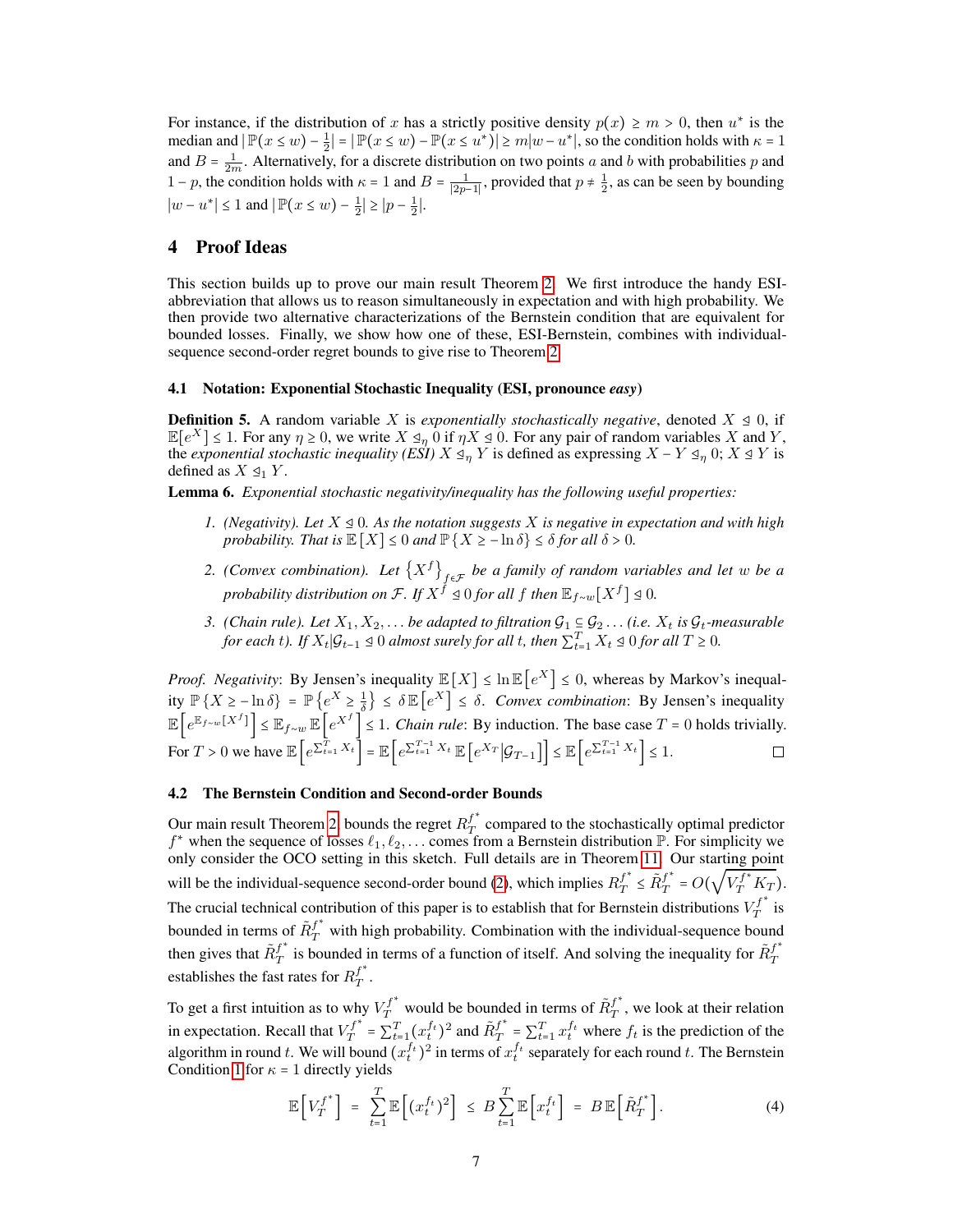For  $\kappa$  < 1 the final step of interchanging expectation and sums does not work directly, but we may use  $z^k = \kappa^k (1 - \kappa)^{1 - \kappa} \inf_{\epsilon > 0} {\{\epsilon^{\kappa - 1} z + \epsilon^{\kappa}\}\text{ for } z \geq 0 \text{ to rewrite the Bernstein condition as the following}$ set of linear inequalities:

<span id="page-7-8"></span>Condition 7. The excess loss family [\(3\)](#page-2-1) satisfies the *linearized* κ*-Bernstein condition* if there are constants  $c_1, c_2 > 0$  such that we have:

$$
c_1 \cdot \epsilon^{1-\kappa} \cdot \mathbb{E}\left[ (x_t^f)^2 \Big| \mathcal{G}_{t-1} \right] - \mathbb{E}\left[ x_t^f \Big| \mathcal{G}_{t-1} \right] \le c_2 \cdot \epsilon \qquad \text{a.s. for all } \epsilon > 0, f \in \mathcal{F} \text{ and } t \in \mathbb{N}.
$$

This gives the following generalization of [\(4\)](#page-6-2):

<span id="page-7-10"></span>
$$
c_1 \cdot \epsilon^{1-\kappa} \mathbb{E}\left[V_T^{f^*}\right] \leq \mathbb{E}\left[\tilde{R}_T^{f^*}\right] + c_2 \cdot T \cdot \epsilon. \tag{5}
$$

Together with the individual sequence regret bound and optimization of  $\epsilon$  this can be used to derive the in-expectation part of Theorem [2.](#page-3-0)

Getting the in-probability part is more difficult, however, and requires relating  $V_T^{f^*}$  $Y_T^{f^*}$  and  $\tilde{R}_T^{f^*}$  $T\int$  in probability instead of in expectation. Our main technical contribution does exactly this, by showing that the Bernstein condition is in fact equivalent to the following exponential strengthening of Condition [7:](#page-7-8)

<span id="page-7-9"></span>**Condition 8.** The family [\(3\)](#page-2-1) satisfies the  $\kappa$ -*ESI-Bernstein condition* if there are  $c_1$ ,  $c_2$  > 0 such that:

$$
\left(c_1 \cdot \epsilon^{1-\kappa} \cdot (x_t^f)^2 - x_t^f\right) \mid \mathcal{G}_{t-1} \quad \mathcal{Q}_{\epsilon^{1-\kappa}} \quad c_2 \cdot \epsilon \qquad \text{a.s. for all } \epsilon > 0, \ f \in \mathcal{F} \text{ and } t \in \mathbb{N}.
$$

Condition [8](#page-7-9) implies Condition [7](#page-7-8) by Jensen's inequality (see Lemma [6](#page-6-3) part [1\)](#page-6-4). The surprising converse is proved in Lemma [9](#page--1-5) in the appendix. By telescoping over rounds using the chain rule from Lemma [6,](#page-6-3) we see that ESI-Bernstein implies the following substantial strengthening of [\(5\)](#page-7-10):

$$
c_1 \cdot \epsilon^{1-\kappa} \cdot V_T^{f^*} - \tilde{R}_T^{f^*} \leq_{\epsilon^{1-\kappa}} c_2 \cdot T \cdot \epsilon \qquad \text{a.s. for all } \epsilon > 0, T \in \mathbb{N}.
$$
 (6)

Now the second-order regret bound [\(2\)](#page-2-0) can be rewritten, using 2  $ab = \inf_{\gamma} \gamma a + b/\gamma$ , as:

for every 
$$
\gamma > 0
$$
:  $2\tilde{R}_T^{f^*} \leq 2\sqrt{V_T^{f^*} \cdot K_T} + 2K_T \leq \gamma \cdot V_T^{f^*} + \frac{K_T}{\gamma} + 2K_T$ .

Plugging in  $\gamma = c_1 \epsilon^{1-\kappa}$  we can chain this inequality with [\(6\)](#page-7-11) to give, for all  $\epsilon > 0$ ,

<span id="page-7-11"></span>
$$
2\tilde{R}_T^{f^*} \leq_{\epsilon^{1-\kappa}} \tilde{R}_T^{f^*} + c_2 \cdot T \cdot \epsilon + \frac{K_T}{c_1 \cdot \epsilon^{1-\kappa}} + 2K_T,
$$
\n<sup>(7)</sup>

and both parts of Theorem [2](#page-3-0) now follow by rearranging, plugging in the minimiser  $\epsilon \propto K_T^{\frac{1}{2-\kappa}} T^{\frac{1-\kappa}{2-\kappa}}$ , and using Lemma [6](#page-6-3) part [1.](#page-6-4)

#### Acknowledgments

Koolen acknowledges support by the Netherlands Organization for Scientific Research (NWO, Veni grant 639.021.439).

## References

<span id="page-7-6"></span>J-Y. Audibert. *PAC-Bayesian statistical learning theory*. PhD thesis, Université Paris VI, 2004.

<span id="page-7-5"></span>J-Y. Audibert. Fast learning rates in statistical inference through aggregation. *Ann. Stat.*, 37(4), 2009.

<span id="page-7-4"></span>P. Bartlett and S. Mendelson. Empirical minimization. *Probab. Theory Rel.*, 135(3):311–334, 2006.

<span id="page-7-7"></span>P. Bartlett, M. Jordan, and J. McAuliffe. Convexity, classification, and risk bounds. *J. Am. Stat. Assoc.*, 101 (473):138–156, 2006.

<span id="page-7-0"></span>N. Cesa-Bianchi and G. Lugosi. *Prediction, learning, and games*. Cambridge University Press, 2006.

<span id="page-7-1"></span>N. Cesa-Bianchi, Y. Mansour, and G. Stoltz. Improved second-order bounds for prediction with expert advice. *Machine Learning*, 66(2/3):321–352, 2007.

<span id="page-7-3"></span>C. Chiang, T. Yang, C. Le, M. Mahdavi, C. Lu, R. Jin, and S. Zhu. Online optimization with gradual variations. In *Proc. 25th Conf. on Learning Theory (COLT)*, 2012.

<span id="page-7-2"></span>K. Crammer, A. Kulesza, and M. Dredze. Adaptive regularization of weight vectors. In *NIPS 22*, 2009.